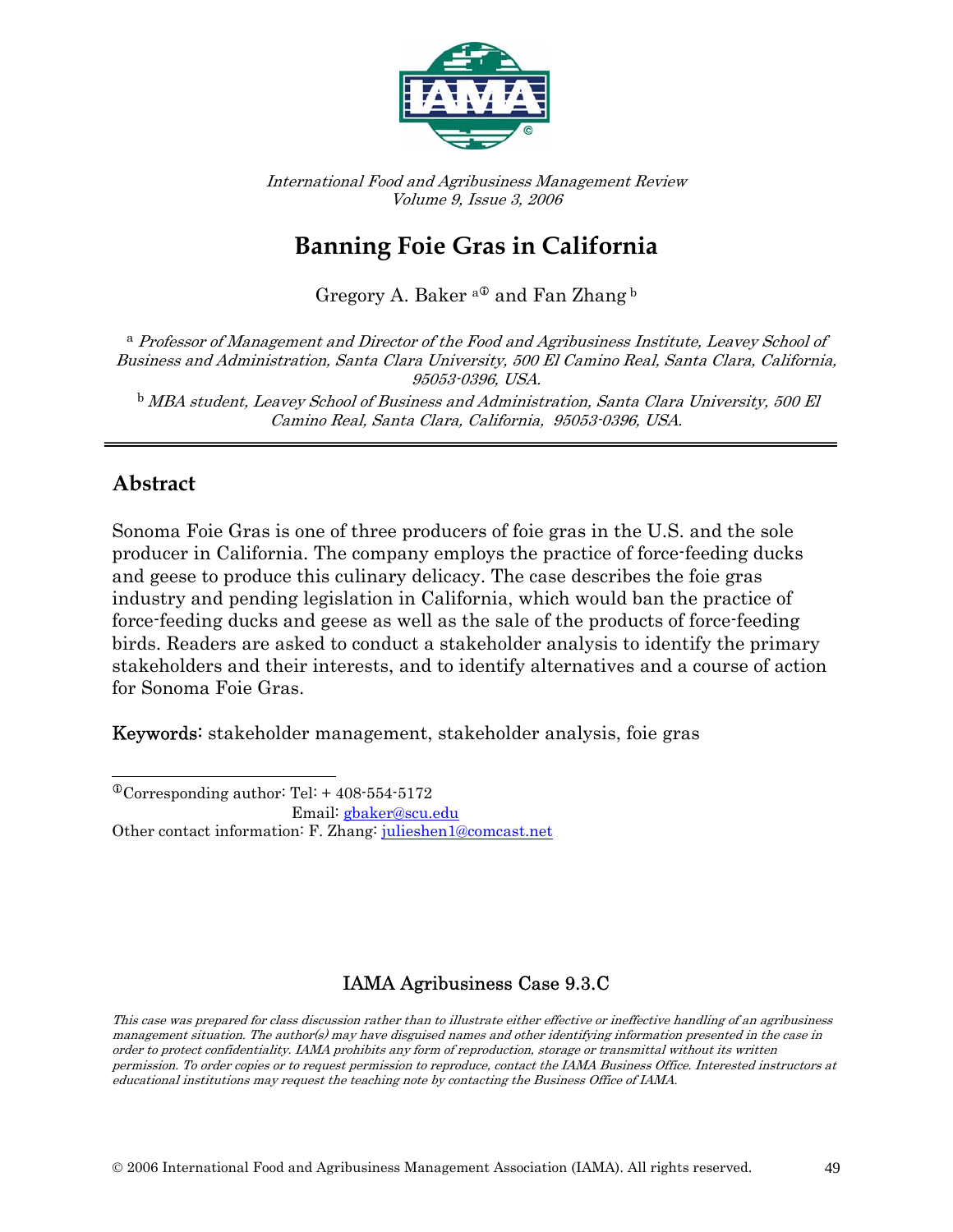## **Introduction**

On March 1, 2004, Guillermo Gonzalez, owner of Sonoma Foie Gras (SFG), California's sole foie gras producer, pondered the future of the company he owned with his wife, Junny. Gonzalez was concerned about proposed legislation that had the potential to put him out of business. Last month, legislation that would outlaw the force-feeding of ducks and geese was introduced by Senate President Pro-Tem John Burton to the Senate Committee on Business and Professions. The legislation was introduced at the request of animal protection groups including AVAR (Association of Veterinarians for Animal Rights), Farm Sanctuary, Viva!USA, and Los Angeles Lawyers for Animals. In addition to prohibiting the force-feeding of ducks and geese, SB 1520 would ban the sale of products in California that are produced by force-feeding birds.

Guillermo Gonzalez and his wife Junny emigrated from El Salvador to the United States in 1985 to pursue their dream of building a foie gras farm. After arriving in the U.S., Guillermo apprenticed in the Perigord Region of France before opening Sonoma Foie Gras in California's Central Valley in 1986 (Sonoma Foie Gras). SFG uses the traditional method of raising ducks for foie gras. The ducks roam free until they are placed in cages with about 12 ducks per cage (Sonoma Foie Gras). They are then force-fed twice a day by a single feeder for a period of two weeks (Sonoma Foie Gras). Currently SFG has 10 employees with sales of approximately \$3 million (Inc.com). SFG distributes its products primarily to upscale restaurants in California.

### **Foie Gras History**

Foie gras, French for "fatty liver," has its origins in ancient Egypt. The Egyptians probably first tasted the meat of fattened geese along the banks of the Nile River. These geese naturally gorged themselves as a means of storing fat in preparation for their long migration. It is believed that the Egyptians tried to replicate this natural gorging process by force-feeding the geese. Based on scenes from Egyptian tombs, we know that the Egyptians force-fed geese as far back as approximately 2500 B.C. (Ginor et al.).

Over the next two millennia, the fattening of geese spread from Egypt through the eastern Mediterranean to Greece and eventually to Rome (Ginor). After the fall of Rome, foie gras all but disappeared for almost 700 years. However, it is believed that the process of producing foie gras was preserved by Ashkenazi Jews living in Western and Central Europe and eventually reintroduced to Europe during the Renaissance period (Ginor et al.). At first, foie gras was a delicacy enjoyed primarily by royalty. However, by the middle of the 18th century foie gras appeared on the plates of the middle class throughout much of Europe (Ginor et al.).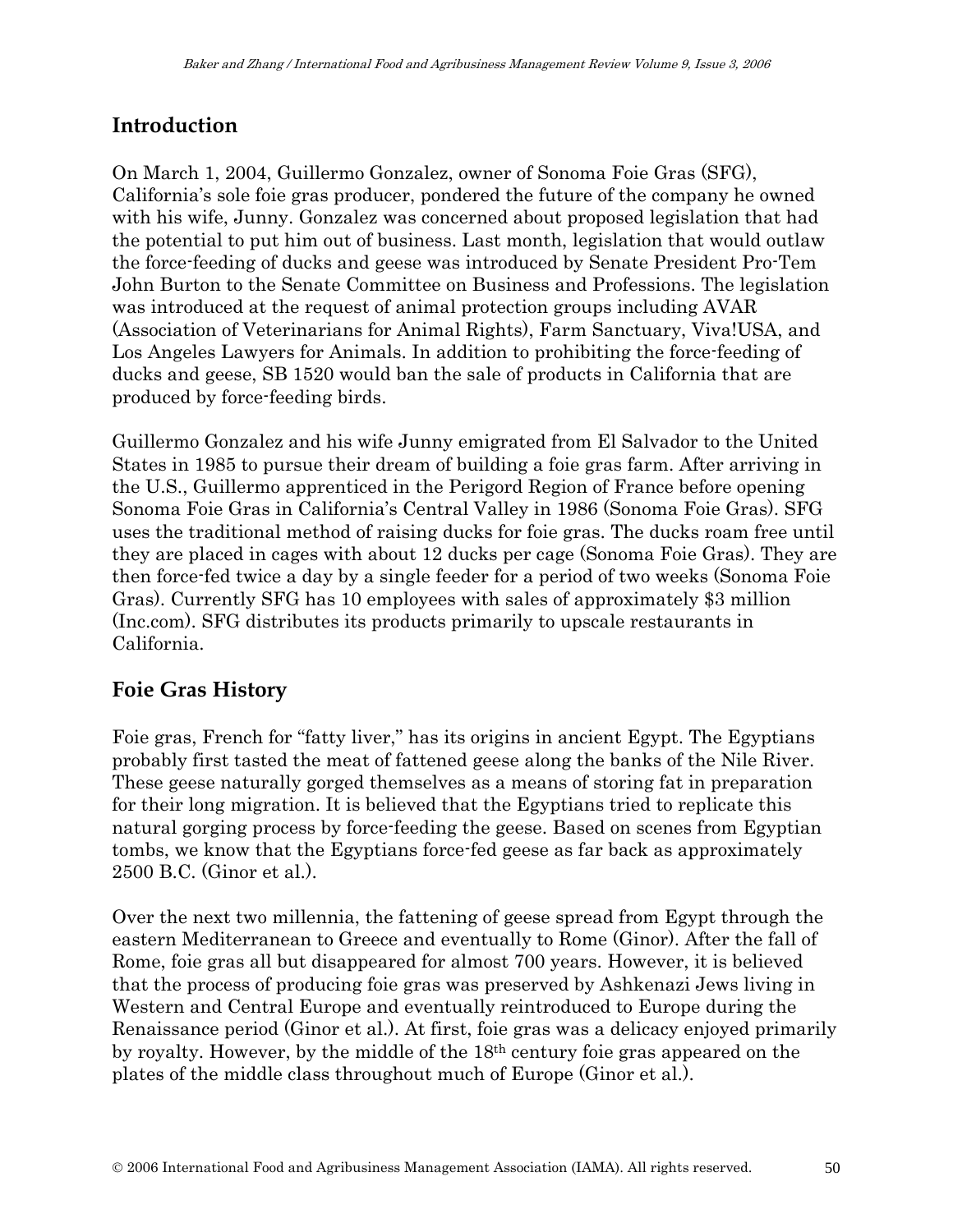In the U.S., foie gras is considered a gourmet food. With a rich and buttery taste, it is a delicacy that is often reserved for special occasions. However, modern production methods have lowered the cost of producing some types of foie gras and made it accessible to large numbers of consumers. Foie gras production began in the U.S. as the result of a ban on the importation of raw poultry products during the 1980s. This led farmers in New York's Hudson Valley region to start producing foie gras to fill the void left by the ban on imported foie gras. Today, there are three American companies that produce foie gras, Hudson Valley Foie Gras and La Belle Poultry, both of New York's Hudson Valley, and California's SFG.

### **Foie Gras Production and Consumption**

Two methods of producing foie gras are commonly used, the traditional and industrial methods. The traditional method is more time consuming and costly, however it produces a finer, more highly-valued product. Farms using the traditional method place the birds in cages and keep them together in small groups. The feeder takes the birds one by one and carefully inserts a tube with a funnel on one end into the bird's esophagus. The bird is then force-fed a mixture made up primarily of corn by means of an electrically powered auger. The farmers are very particular about what they feed the birds since the feed has a great effect on the taste of the bird's liver. The process lasts 24 to 31 days for ducks and approximately five weeks for geese. Foie gras produced by this process is sold to fine restaurants and to the gourmet market.

Industrial producers of foie gras place the birds in individual cages that are slightly larger than the birds. They use a pneumatic, or pressurized, feeder to force-feed the birds. This greatly decreases the time needed to feed each bird and allows for careful calibration of the quantity of feed. This process is repeated several times a day for a period of about two weeks for ducks and three weeks for geese. Both types of birds are fed with a mixture of lightly cooked ground corn, fat, salt, and lactic ferment. Compared to the traditional method, this system produces foie gras in fewer days at a lower cost. However, the foie gras is smaller in size and lower in quality than that produced using the traditional method. Industrial foie gras is typically used for canned pâté.

In the U.S., foie gras is a rapidly growing agricultural niche industry with average annual sales of \$17.5 million (Shepstone). In 2003, U.S. consumption of foie gras was approximately 420 tons, whereas production was almost 340 tons, with imports making up the balance (Shepstone). The total value of U.S. foie gras and related product sales was approximately \$20.4 million in 2003 (Shepstone). The source of foie gras consumed in the U.S. is presented in figure 1. New York producers accounted for an estimated \$14.5 million in sales of foie gras and related products, or 71% by value, followed by California, France and Canada, with 16%, 7%, and 6% of U.S. sales, respectively (Shepstone).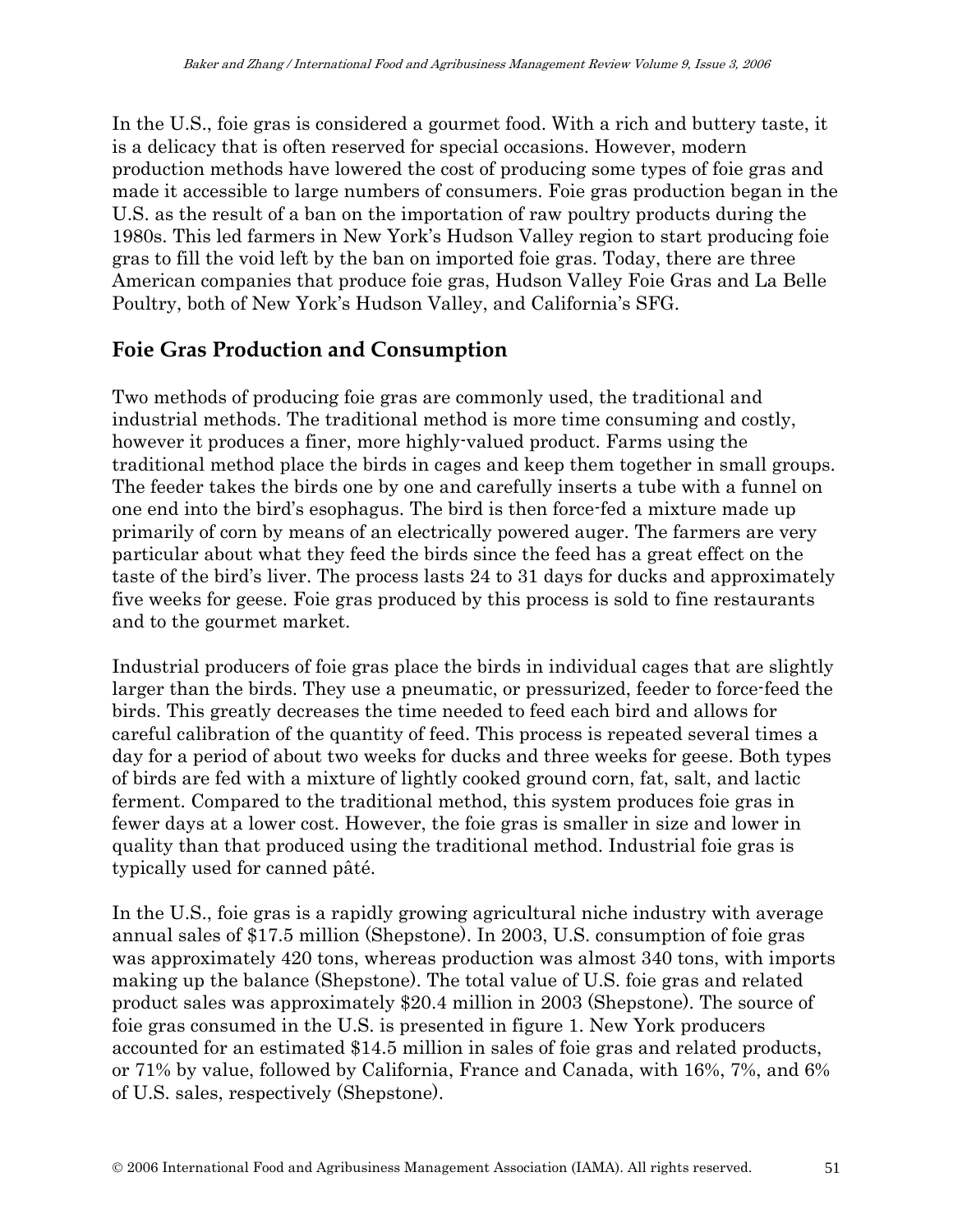

Figure 1: U.S. Foie Gras and Related Products Sales, by Region, 2003 Source: Shepstone

Foie gras is sold in many forms, typically using the French name. Premium foie gras is most commonly sold as either foie gras entier or bloc de foie gras. Foie gras entier is sold whole, whereas bloc de foie gras is made from smaller pieces of liver that have been reassembled. Two other forms of foie gras, which must contain at least 50% foie gras, are mousse de foie gras and pâté de foie gras. Mousse de foie gras typically contains a high percentage of foie gras, which is ground and then whipped so that the resulting product is very smooth. Ingredients, such as truffles, are often added to make mousse de foie gras. Pâté de foie gras is ground into a smooth preparation and commonly mixed with other meat products, such as pork or veal.

Foie gras has traditionally been a high-priced luxury product. However, the lower prices that have resulted from industrial production have made the product more accessible to the average American. Many Americans are first introduced to foie gras as a pâté, the lowest priced and most widely distributed form of foie gras. Foie gras is sold in many fine restaurants, supermarkets, and specialty food retailers.

#### **The Debate over Foie Gras**

Many individuals and groups believe that the force-feeding of ducks and geese to produce foie gras is cruel. They claim that the force-feeding is damaging to the health of the birds. After the final force-feeding, the bird's liver will have expanded up to 10 times its normal size. Breathing and walking become difficult as the liver pushes against other organs and liver function in foie gras birds may be severely compromised. The mortality rate of ducks that are force-fed is up to 20 times greater than ducks that are not force-fed (Scientific Committee on Animal Welfare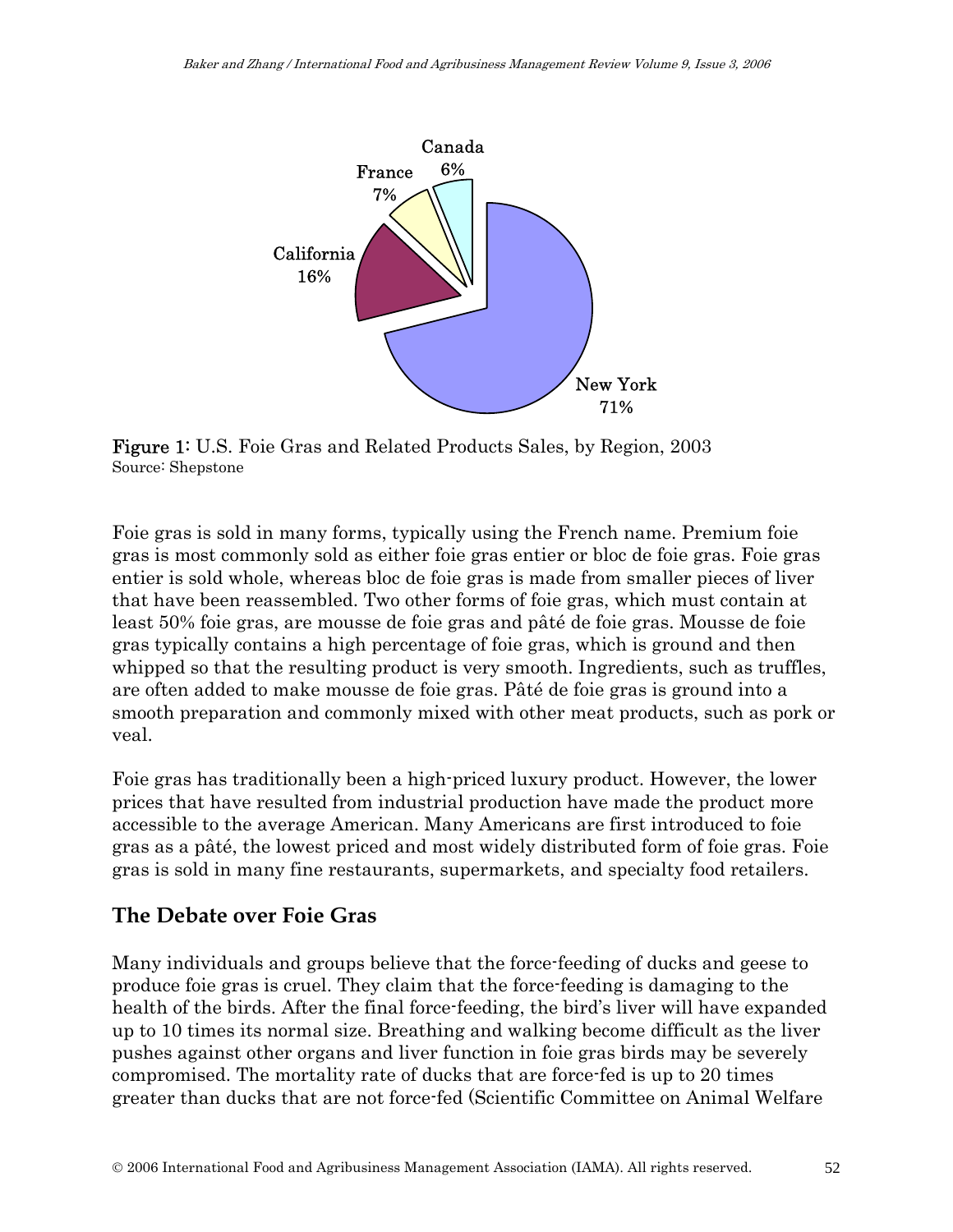and Health). Furthermore, animal rights groups object to the raising of birds in close confinement (The Humane Society of the United States).

In the last few decades, foie gras production has been outlawed in many countries either by explicit laws or based on the application of a more general animal cruelty law. In all, more than a dozen countries, most of them in Europe, have banned foie gras production. In 2005, Israel joined the list of countries banning foie gras production. At the time of the ban, Israel was the world's third largest producer of foie gras.

Today, France is the world's largest producer of foie gras, followed by Hungary. On December 16, 1998 the Council of Europe adopted a report by the Scientific Committee on Animal Welfare and Health entitled "Welfare Aspects of the Production of Foie Gras in Ducks and Geese." However, the adoption of this report stops short of an absolute ban on foie gras production. Producers in France have claimed a "cultural exception" to the rules as a means of continuing foie gras production. It is unclear what strategy producers in Hungary, a recent addition to the European Union, will take.

In late 2003, two animal rights groups, the Animal Protection and Rescue League and In Defense of Animals, filed a lawsuit alleging that SFG was in violation of California animal cruelty laws because of its force-feeding of ducks. The lawsuit is currently pending. A similar effort by People for the Ethical Treatment of Animals (PETA) to stop the practice of force-feeding birds in New York failed in 1992.

On February 19, 2004, California State Senator John Burton introduced SB 1520 (California State Senate), which, in part, reads:

"The bill would prohibit a person from force feeding a bird for the purpose of enlarging the bird's liver beyond normal size, and would prohibit a person from hiring another person to do so. The bill would also prohibit a product from being sold in the state if it is the result of force feeding a bird for the purpose of enlarging the bird's liver beyond normal size. The bill would authorize an officer to issue a citation for a violation of those provisions in an amount up to \$1,000 per violation per day."

Supporters of the proposed ban include many animal rights groups. They believe that force-feeding birds is inhumane. Furthermore, they argue that such a practice is unnecessary, since foie gras is a luxury product and not a food staple. Animal rights advocates are working very hard to get signatures and letters in support of the bill.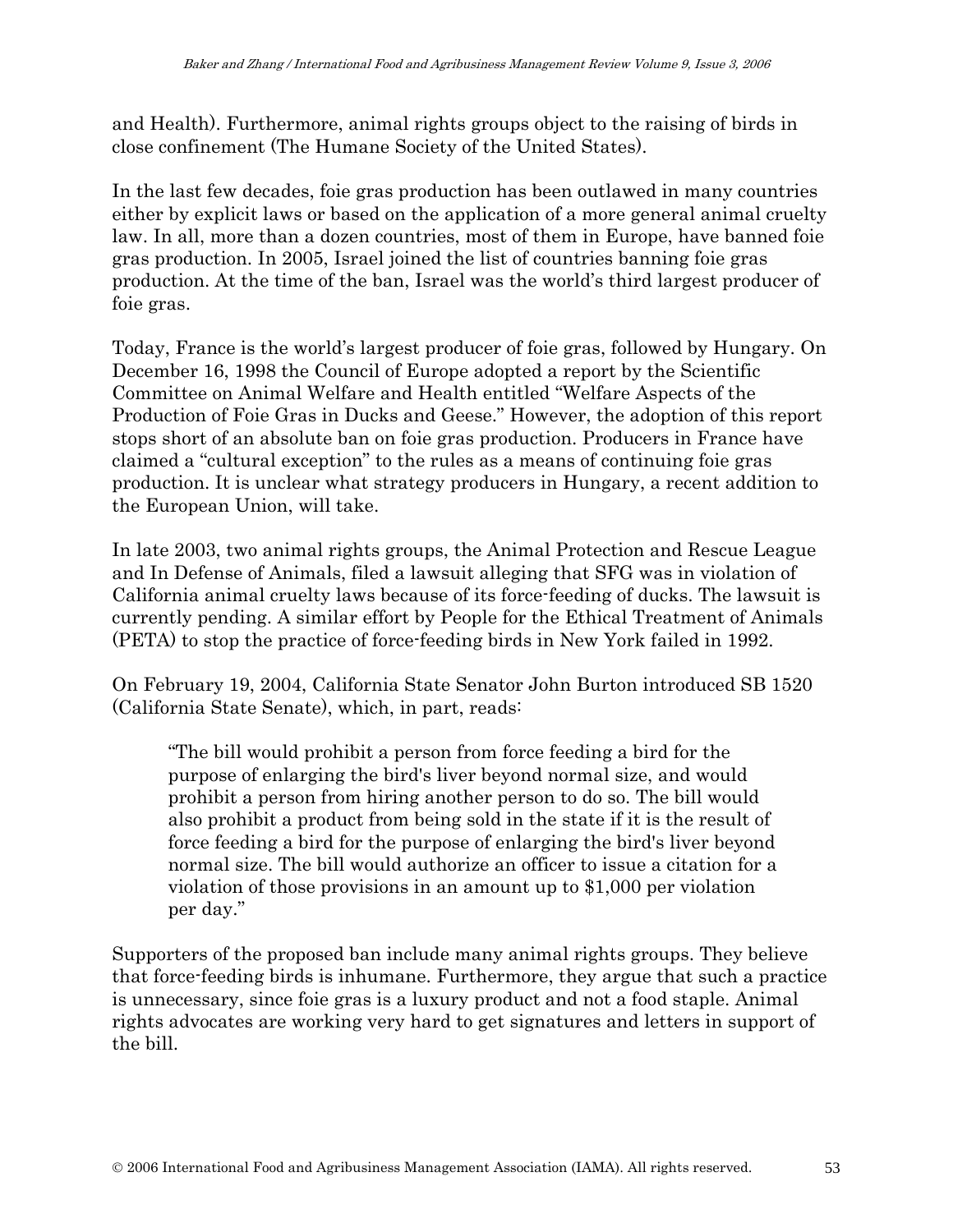Producers of foie gras argue that force-feeding is not cruel but is instead a natural process for many birds. They claim that migratory birds, such as geese and ducks, have a physiological aptitude for gorging. Several months before migrating, geese and ducks eat as much as they can to store up enough reserves to endure their long migratory trip. Furthermore, they argue that migratory birds are inherently prone to overeating and that because the birds do not chew their food and lack a gag reflex, the feeding tube does not cause discomfort. Additionally, ducks and geese have very elastic throats, allowing them to swallow large pieces of food, which is then stored in their esophagus prior to digestion. They can therefore easily accommodate the feeding tube. Moreover, producers point out that because the ducks and geese are slaughtered immediately after the force-feeding period, they do not suffer from the ill effects of an enlarged liver. Producers also argue that abandoning current production methods would not be economically viable. To do so would greatly increase the cost of production.

The California Restaurant Association opposes the bill along with several major farm groups. They say it is an attack on free market values. Foie gras is served in about 300 restaurants in California (CBS News). There is currently no economically viable alternative production method to force-feeding.

Despite the efforts of animal rights activists, most consumers remain unaware of the controversy surrounding foie gras. Although sales of foie gras have increased substantially in recent years, the market for foie gras is still small.

## **The Challenge**

Although passage of SB 1520 is far from certain, Mr. Gonzalez believes that passage of the law is a definite possibility. Even if the bill does not pass, SFG must defend itself against the pending lawsuit that alleges the practice of force-feeding violates California animal cruelty laws. Mr. Gonzalez wonders what alternatives are available to his company. Should he fight the ban? Should he attempt to compromise with the animal welfare community and other activist groups? Should he admit defeat and move on? Or are there other alternatives that he should consider?

## **References**

California State Senate. 2005. Bill number: SB 1520. http://info.sen.ca.gov/pub/03- 04/bill/sen/sb\_1501-1550/sb\_1520\_bill\_20040817\_amended\_asm.html (accessed March 21, 2006).

CBS NEWS. Foie Gras Foes Win A Round. http://www.cbsnews.com/stories/2004/09/30/national/main646479.shtml (accessed March 21, 2006).